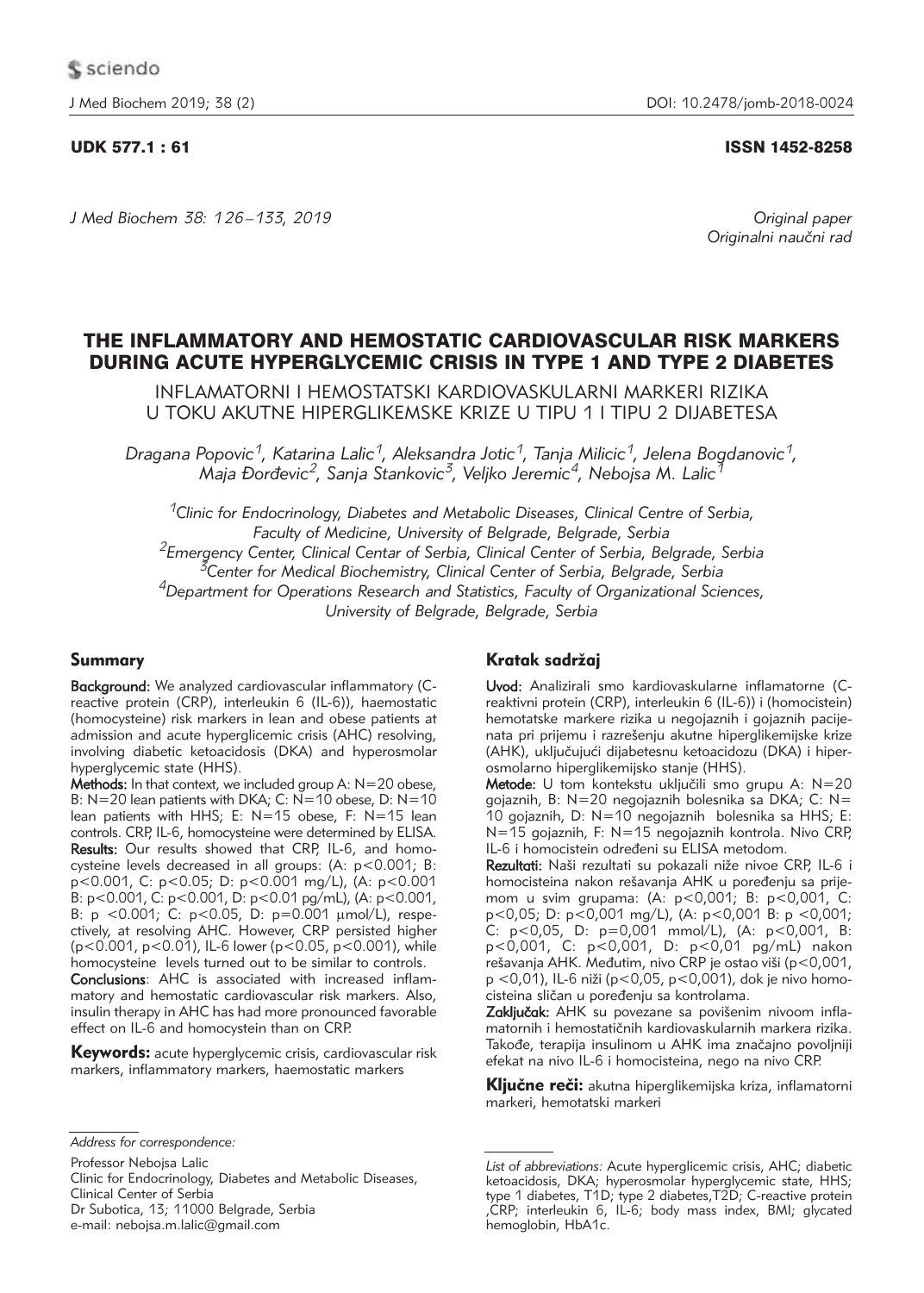#### Introduction

Acute hyperglicemic crisis (AHC) involving diabetic ketoacidosis (DKA) and hyperosmolar hyperglycemic state (HHS) are the most severe hyperglycemic metabolic impairments in patients with type 1 diabetes (T1D) and type 2 diabetes (T2D) (1).

Also, previous studies have shown that repeated hyperglycemic crises increase the cardiovascular risk markers. Previously, it was reported that novel cardiovascular risk biomarkers might be classified as follows: inflammatory (C-reactive protein (CRP), interleukin 6 (IL-6), etc), haemostatic (homocysteine, etc) and other markers. On the other hand, acute hyperglycemia is associated with inflammation and accelerates the inflammatory immune response (2). Simultaneously, it has been shown that hyperglycemia can induce proinflammatory cytokines genes in T cells and acute phase reactants, CRP and IL-6 (3, 4). In addition, T2D and obesity are linked with increased levels of CRP and IL-6 (2, 5-9). Furthermore, elevated plasma homocysteine levels were associated with cardiovascular complications in diabetes (10–12). However, opposite findings regarding homocysteine levels in T2D have been demonstrated: increased (13), unchanged (14) or decreased (15) levels, respectively. In that context, the first study evaluated the level of inflammatory and haemostatic cardiovascular risk markers in AHC reported increase of these markers at admission in emergency care unit (16).

Therefore, the aim of this study was to analyze the changes in cardiovascular inflammatory (CRP and IL-6) and haemostatic (homocysteine) risk markers in lean and obese patients with AHC.

#### Materials and Methods

#### *Patients/Research design*

The study included 90 subjects, 60 were diagnosed with DKA or HHS, whereas the control group consisted of 30 weight-matched control subjects. All included subjects were grouped as follows: 1) 20 obese patients with DKA; 2) 20 lean patients with DKA; 3) 10 obese patients with HHS; 4) 10 lean patients with HHS; 5) 15 obese control subjects and 6) 15 lean control subjects. The study included patients of both genders, 35 to 70 years of age. The study did not include either patients with manifested infection or any known precipitating illness for DKA or HHS, or those with overt cardiovascular disease. DKA was defined on the basis of glycaemia  $> 13.9$  mmol/L, pH level  $<$  7.3, bicarbonate  $>$  18 mmol/L, anion gap  $> 15$  and positive ketonouria. HHS was defined on the basis of glycaemia  $> 22.4$  mmol/L, pH level  $>$ 7.3 and bicarbonate  $> 18$  mmol/L. The criterion for the resolving of hyperglycemic state was the reduction of glycaemia 13.9 mmol/L, elevation of the pH level  $> 7.3$ , of bicarbonate  $>18$  mmol/L, with

anion gap normalisation (1). Each participant was subjected to:

- a) anamnestic interview with defining of anthropometric measures: body weight (BW) and height (H), while body mass index (BMI) was calculated using the following formula: BMI  $(kg/m^2)$ =BW (kg)/H<sup>2</sup> (m<sup>2</sup>);
- b) physical examination with measuring of body temperature;
- c) Laboratory analyses: glycaemia, using the glucose oxidase test (Beckman Instruments, Fullerton, CA, USA), glycated hemoglobin (HbA1c) levels were determinated using turbidimetricimmunoassay for HbA1c (Boe hringer Mannheim, Mannheim, Germany), pH of deoxigenated blood, bicarbonate, electrolytes, and other standard laboratory analyses in accordance with the criteria. All analyses were carried out during the same day and blood samples drawn by the same study nurse after a 12 h overnight fast and were stored at −70 °C until assayed. The presence of diabetes was defined in accordance with the WHO definition, while the presence of obesity was determined on the basis of BMI≥30 kg/m<sup>2</sup> (17, 18).

The study included the following procedures:

- 1. Determining the levels of CRP (mg/L) and homocysteine ( $\mu$ mol/L) by the ELISA method;
- 2. Determining the level of proinflamatory cytokine IL-6 (pg/mL) using the ELISA method (ALPCO, Salem, NH, USA)

The high-sensitive C-reactive protein (hs-CRP) serum concentrations were measured using commercial assays on Roche Cobas 6000 automated analyzer. Reference range for hs-CRP was 0–5 mg/L. Homocysteine serum concentrations were measured using commercial assay on ADVIA Centaur System automated analyzer (Siemens, Manheim, Germany). Reference range for homocysteine for patients younger than or equal to 70 years was 4 to 14 mmol/L, and for patients older than 70 years 6 to 20 umol/L. The coefficients of variation of the assays were all 5%. The instrument calibrations for the assays were performed as recommended by the manufacturers and were within the specifications. The study was conducted in the Metabolic Unit of the Emergency Centre of the Clinical Centre of Serbia, with the permission of the Ethical Committee of the Faculty of Medicine, University of Belgrade, after patients or next of kin gave the informed consent to participate in the study.

All the patients were treated by intravenous insuline infusion according to the standard protocol (bolus dose 0.2 IU/kg BW, followed by 0.1 IU/kg BW/h)(1).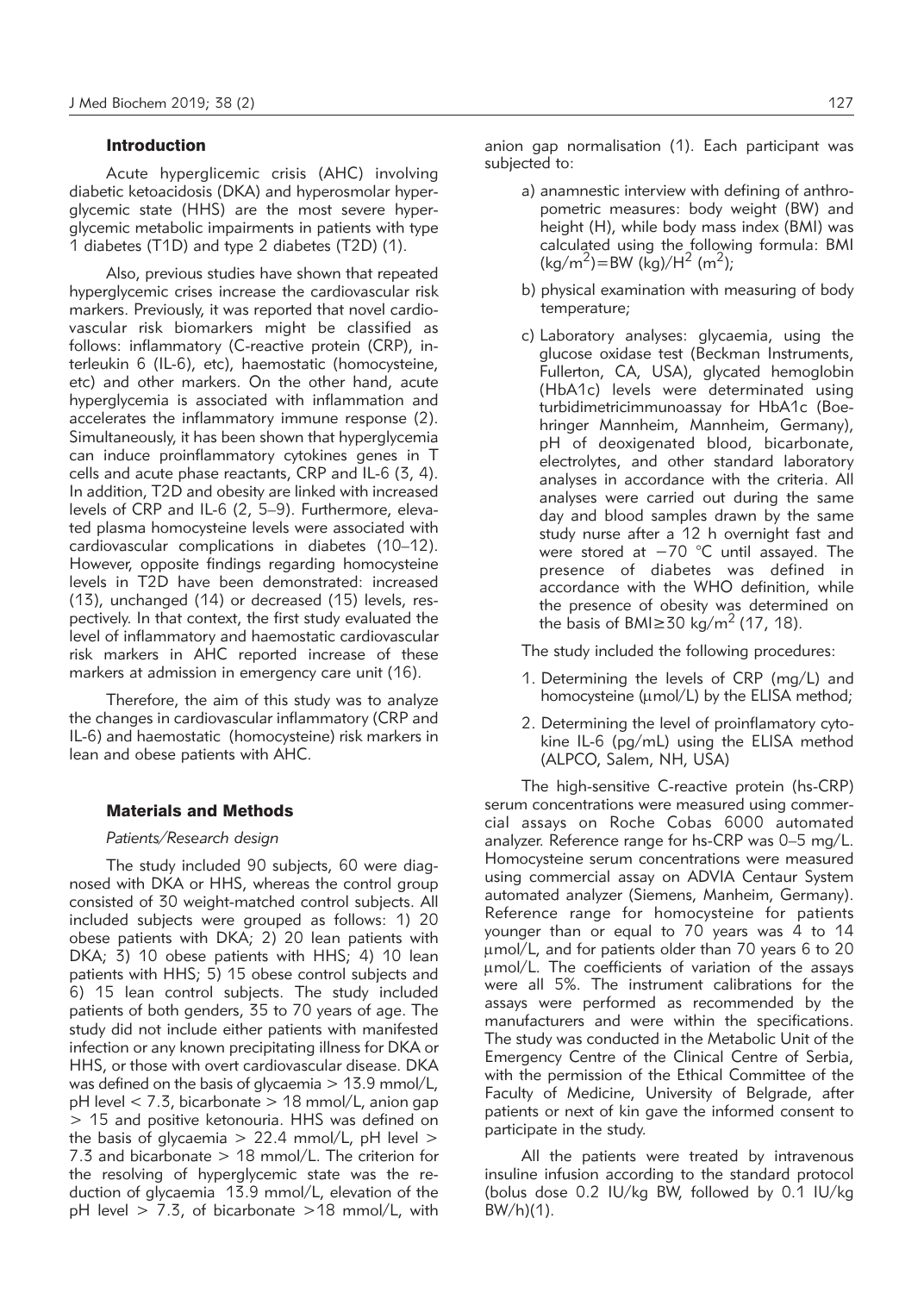Blood samples for defining the level of CRP,IL-6 and homocysteine were taken during the DKA and HHS at admission and 24 hours after the beginning of insulin therapy, upon resolving AHC.

### *Statistics*

Data are presented as mean  $\pm$  SD. Data were tested for normal distribution using Kolmogorov– Smirnov test. The appropriate descriptive and analytical methods (absolute and relative numbers, t test, Wilcoxon test, Mann-Whitney test) were used and the results were presented in the form of figures and tables. Data were analyzed using the Statistical Pack age for the Social Sciences (SPSS) software (Advanced Statistics, version 20.0), Chicago, IL. The P<0.05 criterion was used in the testing procedure to calculate the significant difference level.

## **Results**

The total number of investigated patients was 60, among which 20 lean (between 23 to 49 yrs) and 20 obese DKA patients (between 30 to 53 yrs), and 10 lean (between 65 to 70 yrs) and 10 obese (between 58 to 70 yrs) HHS patients. The control groups consisted of 15 lean and 15 obese subjects, aged 35 to 70, both males and females. BMI values ranged from 21.3 to 45.2 kg/m<sup>2</sup>. None of the subjects reported simptoms or signs of infective diseases or other illness. Summary of baseline clinical characteristics of all participants included in the study is shown in *Table I*. Laboratory parameters of all patients at admission and after resolving AHC as well as baseline values for control subjects are presented in *Table II*. After insulin therapy was administrated, during the first 24h, levels of glycemia, bicarbonates and pH were corrected at resolving AHC, DKA or HHS.

#### *Inflammatory cardiovascular risk markers in acute hyperglicemic crises in diabetes*

In order to evaluate the status of cardiovascular risk markers in AHC, we determined the level of two parameters, CRP and IL-6, in obese and lean patients with DKA and HHS.

|                             |  |  |  | Table I Clinical characteristics of lean and obese patients with diabetic ketoacidosis (DKA) or hyperosmolar hyperglycemic state |  |
|-----------------------------|--|--|--|----------------------------------------------------------------------------------------------------------------------------------|--|
| (HHS) and control subjects. |  |  |  |                                                                                                                                  |  |

| Parameters              | Lean DKA         | Obese DKA        | Lean HHS         | Obese HHS        | Lean control     | Obese control    |
|-------------------------|------------------|------------------|------------------|------------------|------------------|------------------|
| Patients (n)            | 20               | 20               | 10               | 10               | 15               | 15               |
| Age (yrs)               | $39 \pm 1.23$    | $43.1 \pm 1.29$  | $68 \pm 0.71$    | $63.7 \pm 1.15$  | $45 \pm 3.05$    | $47.13 \pm 1.91$ |
| Sex (M/F)               | 7/13             | 6/14             | 3/7              | 5/5              | 4/11             | 7/8              |
| BMI ( $\text{kg/m}^2$ ) | $22.84 \pm 0.88$ | $31.69 \pm 0.19$ | $21.31 \pm 0.47$ | $31.33 \pm 0.31$ | $28.09 \pm 0.30$ | $45.52 \pm 0.93$ |
| $HbA1c$ $(\%)$          | $10.89 \pm 0.34$ | $10.75 \pm 0.41$ | $7.99 \pm 0.21$  | $8.16 \pm 0.22$  | $5.49 \pm 0.12$  | $5.8 \pm 0.08$   |
| $Hb$ (mmol/mol)         | $90.35 \pm 5.45$ | $93.9 \pm 4.53$  | $63.84 \pm 2.34$ | $65.69 \pm 2.36$ | $36.51 \pm 1.30$ | $39.9 \pm 0.86$  |

Data are means  $\pm$  SE.

Table II Laboratory parameters of lean and obese patients with diabetic ketoacidosis (DKA), or hyperosmolar hyperglycemic state (HHS) and control subjects at admission and after resolving AHC.

|                   | Obese DKA          |                                  | Obese HHS        |                   | Control          |
|-------------------|--------------------|----------------------------------|------------------|-------------------|------------------|
| Parameters        | Admission          | Resolving AHC                    | Admission        | Resolving AHC     |                  |
| Glycemia (mmol/L) | $34.08 \pm 3.60$   | $12.79 \pm 1.21*$                | $27.00 \pm 1.28$ | $13.88 \pm 0.79*$ | $4.83 \pm 0.13$  |
| рH                | $7.06 \pm 0.02$    | $7.34 \pm 0.01*$                 | $7.38 \pm 0.02$  | $7.42 \pm 0.01#$  | $7.40 \pm 0.01$  |
| $HCO3$ (mmol/L)   | $5.24 \pm 0.54$    | $17.63 \pm 0.77*$                | $22.91 \pm 0.96$ | $24.33 \pm 0.22$  | $21.55 \pm 0.33$ |
|                   | Lean DKA           |                                  | Lean HHS         |                   | Control          |
| Glycemia (mmol/L) | $37.26 \pm 3.71$   | $12.75 \pm 0.89*$                | $30.91 \pm 2.53$ | $14.04 \pm 0.70*$ | $4.65 \pm 0.24$  |
| pH                | $7.02 \pm 0.03$ \$ | $7.34 \pm 0.02*$ \$              | $7.41 \pm 0.01$  | $7.42 \pm 0.01$   | $7.41 \pm 0.01$  |
| $HCOz$ (mmol/L)   | $4.90 \pm 0.57$ \$ | $21.88 \pm 0.49$ <sup>*</sup> \$ | $21.61 \pm 0.46$ | $24.46 \pm 0.21*$ | $20.91 \pm 0.26$ |

Data are means  $\pm$  SE. \*P<0.01 vs. admission value of each group,  $^{#}P$ <0.05 vs. admission value of each group, P<0.01 vs. obese HHS value, <sup>a</sup>P<0.01 vs. obese HHS value, <sup>b</sup>P<0.01 vs. obese DKA value, <sup>\$</sup>P<0.01 vs. lean HHS value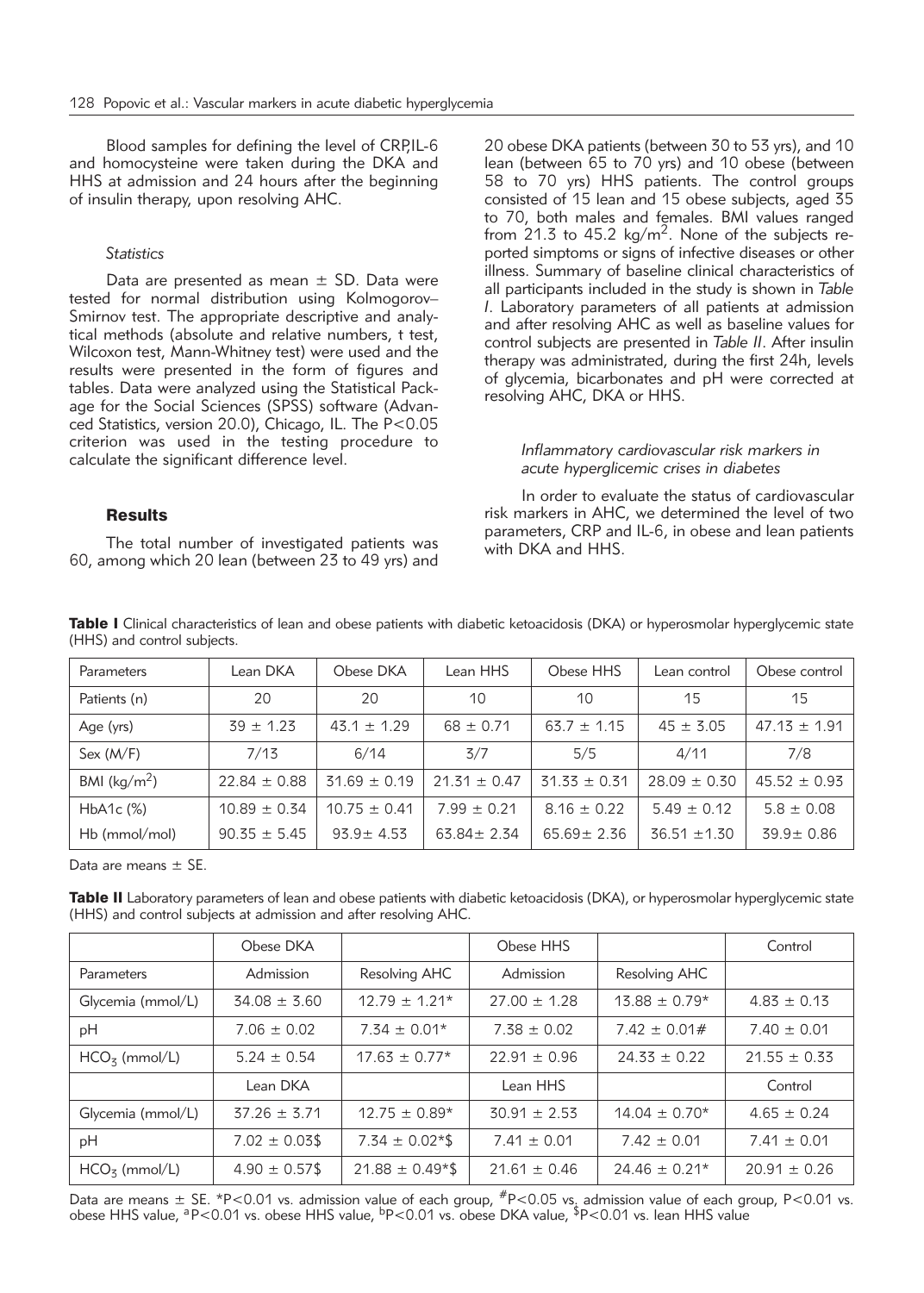

Figure 1 The levels of C-reactive protein (CRP) measured in plasma in obese and lean patients with diabetic ketoacidosis (DKA), or hyperosmolar hyperglycemic state (HHS), and control subjects at admission and after resolving AHC. The bar graphs show the means  $\pm$  SD for each of the patient groups. The levels of CRP were significantly lower at resolving AHC vs admission in both lean and obese patients with DKA and HHS. The levels of CRP were significantly higher in obese and lean patients with DKA and HHS, vs control subjects  $(*p<0.001, #p<0.05).$ 

When we analyzed the level of cardiovascular risk marker CRP, we found that the level of CRP was significantly decreased at resolving AHC in comparison to moment of admission in both lean and obese patients with DKA and HHS (lean DKA:  $16.77 \pm 6.12$ vs. 13.86 ± 6.28, p 0.001; obese DKA: 24.26 ± 10.16 vs. 12.63 ± 4.88, p 0.001; lean HHS: 22.25  $\pm$  7.09 vs 12.64  $\pm$  6.74, p 0.001; obese HHS: 21.7  $\pm$  5.03 vs 10.26  $\pm$  2.48, p 0.05, mg/L, respectively) (*Figure 1*). Yet, the resolving AHC levels of CRP, in both obese and lean patients with DKA and HHS were significantly higher compared with control subjects (obese controls 2.14  $\pm$  0.93, lean controls 2.20  $\pm$ 1.59)(HHS p<0.01, DKA p<0.001) (*Figure 1*).

In addition, we determined interleukin 6 (IL-6) in obese and lean patients with diabetic ketoacidosis (DKA), or hyperosmolar hyperglycemic state (HHS), and control subjects at admission and after resolving AHC.

We found that the levels of IL-6 were significantly decreased at resolving AHC in comparison to moment of admission in both lean and obese patients with DKA and HHS (lean DKA:  $37.73 \pm 11.24$  vs. 28.70 ±9.45, p 0.001; obese DKA: 53.94 ± 89.38 vs. 33.31 ± 83.79, p 0.001; lean HHS: 107.23 ± 86.29 vs. 75.79 ± 45.14, p 0.01; obese HHS:  $84.73 \pm 98.66$  vs.  $36.60 \pm 39.81$ , p 0.001, pg/mL, respectively) (*Figure 2*). Still, the resolving AHC levels of IL-6, did not differ significantly among groups, and were lower compared with control subjects (obese control 79.70  $\pm$  6.86, lean control 78.06  $\pm$  4.85



**Figure 2** The level of interleukin 6 (IL-6) measured in plasma in obese and lean patients with diabetic ketoacidosis (DKA) or hyperosmolar hyperglycemic state (HHS), and control subjects at admission and after resolving AHC. The bar graphs show the means  $\pm$  SD for each of the patient groups. The levels of IL-6 was significantly decreased at resolving AHC vs admission in both lean and obese patients with DKA and HHS. Moreover, the resolving AHC levels of IL-6 in lean patients HHS did not differ vs control subjects, while all other groups had lower levels vs control subjects.



Figure 3 The level of homocysteine measured in plasma in obese and lean patients with diabetic ketoacidosis (DKA) or hyperosmolar hyperglycemic state (HHS), and control subjects at admission and after resolving AHC. The bar graphs show the means  $\pm$  SD for each of the patient groups. The levels of homocysteine were significantly decreased at resolving AHC vs admission in both lean and obese patients with DKA and HHS. Moreover, the resolving AHC levels of homocysteine, in both obese and lean patients with DKA and HHS did not differ vs control subjects.

pg/mL) (HHS obese p<0.001, DKA p<0.05) (*Figure 2*), whereas in lean patients with HHS there was no significant difference compared with control subjects  $(p > 0.05)$ .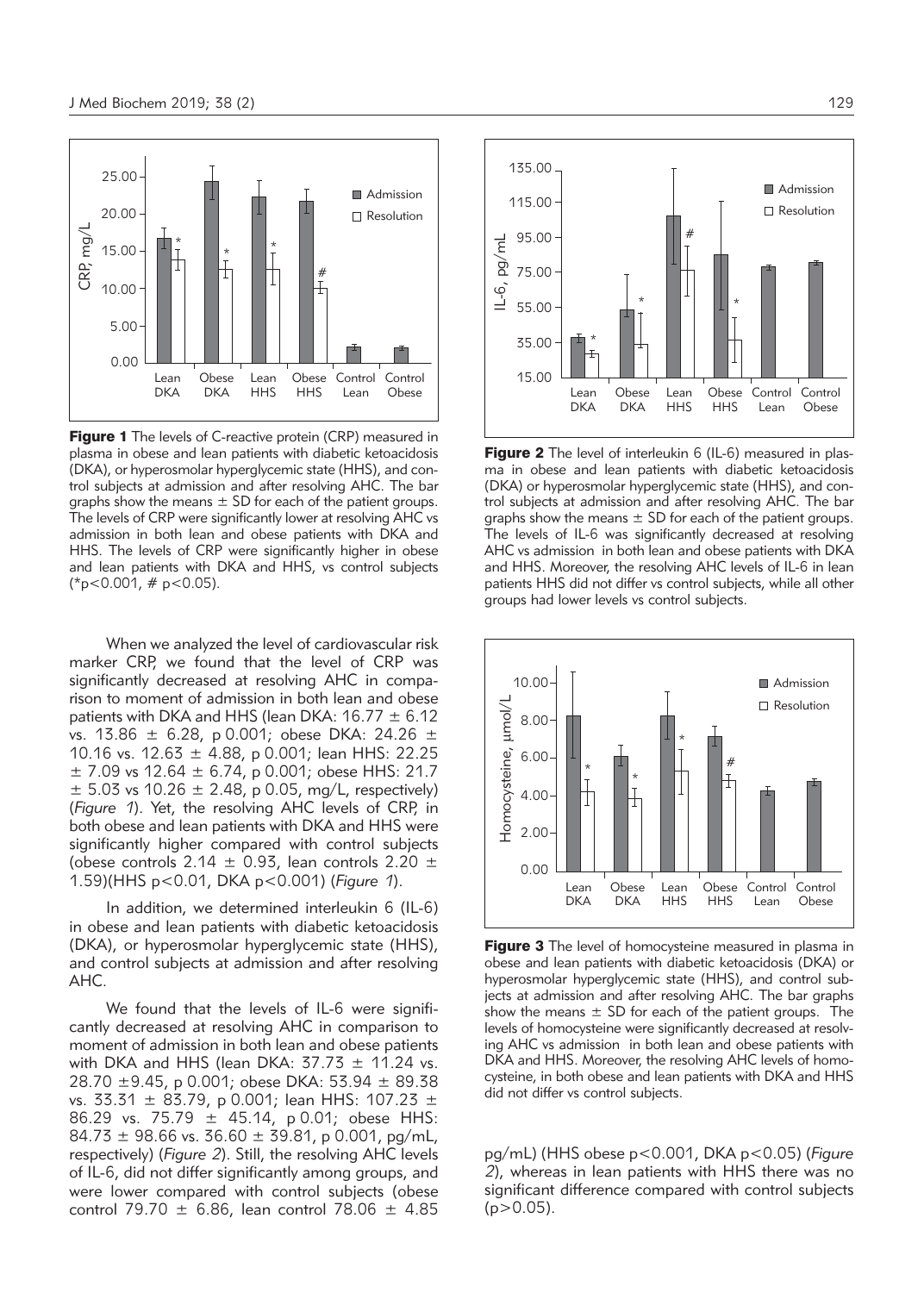### *Haemostatic cardiovascular risk marker in acute hyperglicemic crises in diabetes*

When we evaluated the level of third investigated cardiovascular risk marker homocysteine, we found that the level of homocysteine was significantly decreased at resolving AHC than at admission in both lean and obese patients with DKA and HHS (lean DKA:  $8.25 \pm 10.32$  vs.  $4.19 \pm 3.02$ , p 0.001; obese DKA:  $6.14 \pm 2.41$  vs.  $3.88 \pm 2.17$ , p 0.001; lean HHS:  $8.25 \pm 3.92$  vs.  $5.31 \pm 3.75$ , p=0.001; obese HHS: 7.16  $\pm$  1.62 vs. 4.79  $\pm$  1.07, p 0.05, µmol/L, respectively) (*Figure 3*). Moreover, the resolving AHC levels of homocysteine in both obese and lean patients with DKA and HHS did not differ compared to control subjects (obese controls  $4.74 \pm 0.59$  lean controls 4.26 ± 0.77 mmol/L) (p>0.05) (*Figure 3*).

### **Discussion**

We have analyzed the level of cardivascular risk markers (CRP, IL-6, homocystein) before and 24 hours after the onset of AHC and adequate insulin therapy in obese and lean patients with DKA and HHS, without overt infections, cardiovascular disease or trauma. Our results have shown that in patients with AHC, the levels of inflammatory and hemostatic markers of cardivascular risk were increased at admission, while after the management of hyperglycemic crisis with intensified insulin therapy, these values of these markers significantly decreased, implying the decrease of the cardiovascular risk. The obtained results are in accordance with the previous findings, suggesting the beneficial antiinflamatory effect of insulin (5, 19–21).

It is well known that not only in chronic hyperglycemia but also in intermittent hyperglycemic crisis, the levels of inflammatory and haemostatic cardiovascular risk biomarkers were impaired (22). However, previously it was demonstrated in animal models that the repetitive acute hyperglycemia represents a risk factor for initiation and progression of atherosclerosis independently of other metabolic factors, such as insulin resistance and dislipidemia (23).

When we evaluated the levels of inflammatory cardiovascular risk marker CRP, we found that the level of CRP was significantly decreased at resolving AHC than at admission in both lean and obese patients with DKA and HHS, but still higher than the level determined in control subjects.

Previously, it has been shown that the level of CRP was associated with T2D via insulin resistance (24), and that it correlated with HbA1c in nondiabetics (25), while higher HbA1c in diabetes was found to be associated with elevation of CRP (19). Our patients had unsatisfactory metabolic control be fore acute decompensation, suggesting chronic state of hyperglycemia and long-term low-grade inflamation, probably leading to the slowest recovering of CRP levels. Some other data suggested that the level of CRP started to fall only after 5 days after insulin therapy had been initiated in intensive care unit (9). Also, this marker might reflect the long term cardiovascular risk still existing after resolving of the AHC.

In addition, we measured IL-6 levels in obese and lean patients with DKA, or HHS, and in control subjects at admission and after resolving AHC. We found that the levels of IL-6 were significantly decreased at resolving AHC than at admission, in both lean and obese patients with DKA and HHS, following the implementation of insulin therapy which exerted a potent IL-6 lowering effect. Still, the IL-6 levels at resolving of AHC levels in lean HHS patients were similar to control subjects, whereas in all other groups, they were lower than in control subjects.

It is well known that acute hyperglycemia can significantly increase the inflammatory cytokines in the peripheral circulation, and that it plays important roles in immune system activation in diabetes (1, 26, 27). Previously, it was documented that the patients with DKA have the activation of T-cells caused by increased level of oxidative stress (3, 28). Moreover, circulating levels of IL-6 were increased, but there was downregulation of antiinflammatory cytokine production in T2D. Furthermore, circulating blood cells have the capacity to produce cytokines in diabetes which contribute to the augmented acutephase response, but the main source of the increased plasma IL-6 concentrations may be from non-circulating cells (29). Additionally, previous studies have shown that higher IL-6 can affect the signaling pathways of the insulin receptor in adipose tissue (30).

Simultaneously, further investigations have shown that IL-6 was significantly elevated in patients with hyperglycemic crises and were significantly decreased after insulin treatment, although levels in remission remained higher than in controls, in contrast to our results (31, 32). We speculate that this difference may be due to the previously described heterogeneity of IL-6 sources and effects. Increased levels of IL-6 levels in patients with AHC may decrease expression of PPAR- $\gamma$  (29), interfering with phosphorylation of insulin receptors in peripheral tissue, affecting insulin signaling, (32) and increasing the expression of cell adhesion molecules that are involved in endothelial cell damage and increased risk for cardiovascular event. Moreover, IL-6 released from monocytes during the state of hyperglycemia could upregulate PKC, through p38MAPK and NF- B, resulting in increased mRNA and protein for IL-6, thus amplifying its own effect (33).

On the other hand, previous data suggested the effect of obesity on the level of IL-6, implicating that obese patients with T2D have higher levels of IL-6 than nonobese T2D patients. Also, insulin therapy tends to counter this marker of inflammation, but the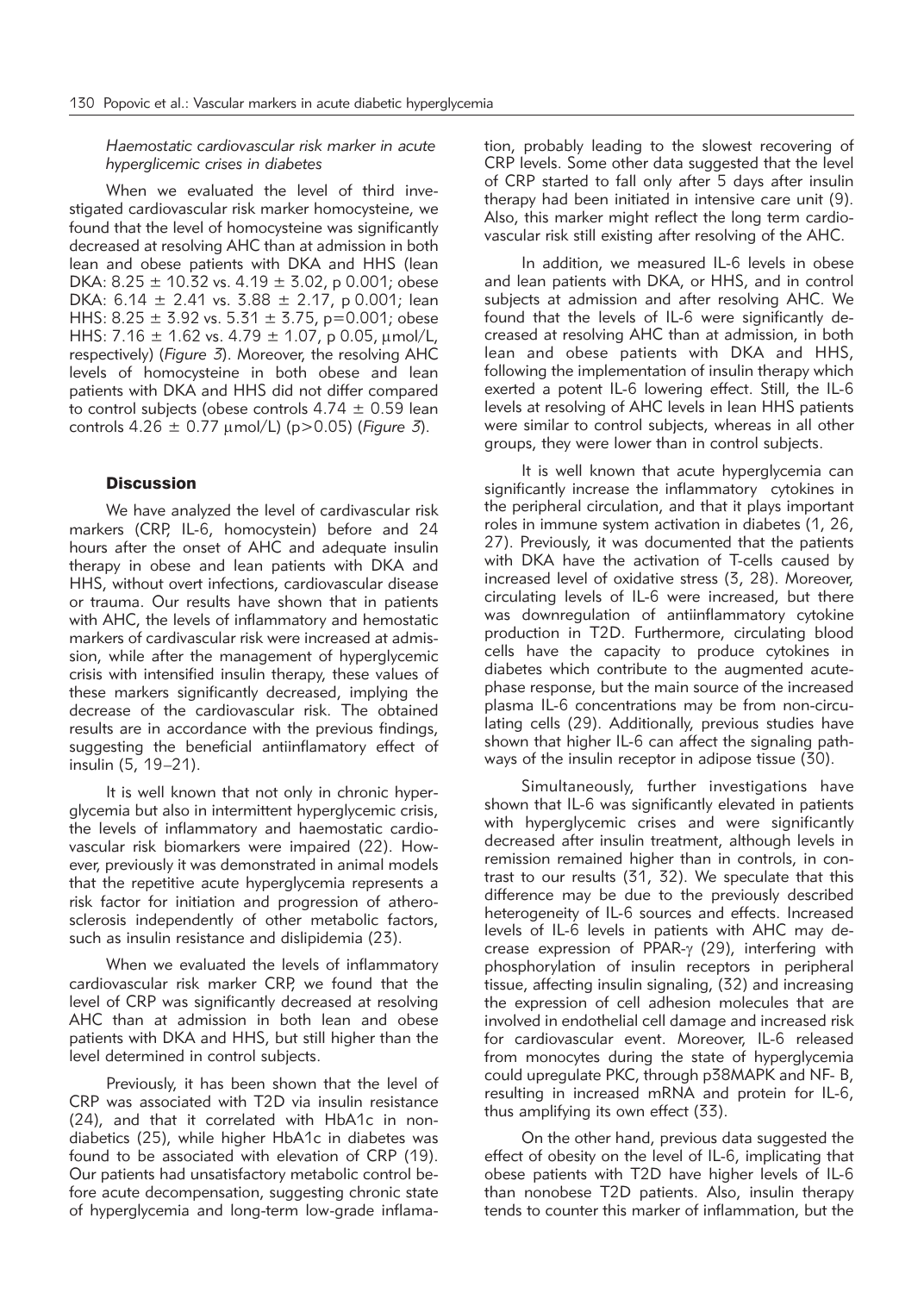response is delayed in obese diabetics. Additionally, after 24h of insulin administration to nonobese diabetic patients, a high-magnitude decrease of IL-6 was detected (34). In our study, lean HHS had higher levels of IL-6, at resolution of ACS, than other groups, i.e. their responce on insulin therapy was blunted, irrespective the absence of obesity. Interestingly, lean HHS patients had the highest level of IL-6 among the groups innitially, at admision. It might be that acute hyperglycemia in this group compared to obese HHS, has domminant influence on inflammation, and consequently on IL-6 levels, which could be the background for its delayed responce to insulin therapy. Moreover, in some investigations it was suggested that the IL-6 gene has functional variants, some of which are associated with high IL-6 circulating levels and cardiovacular risk in patient with proinflammatory states (35).

When we analysed the level of third investigated cardiovascular risk marker homocysteine, we found that the levels of homocysteine were lower at resolving AHC than at admission in both lean and obese patients with DKA and HHS. Moreover, the resolving AHC levels of homocysteine, in both obese and lean patients with DKA and HHS, did not differ compared to control subjects. These data are not in line with the previously published results (16, 36), where homocysteine levels were not reduced promptly by intensified insulin therapy. On the other hand, it is reported that the level of homocysteine is influenced by many factors, including different drugs (37), which might devaluate its role as a marker of cardiovascular risk.

In addition, the compared groups differ in gender due to the fact that the absolute number of women is higher than men, but without statistical difference among groups. In that context, the current literature suggests different findings, higher levels of CRP and IL-6 in women (38) together with the

#### **References**

- 1. Kitabachi AE, Umpierrez GE, Miles JM, Fisher JN. Hyperglycemic Crises in Adult Patients With Diabetes. Diabetes Care 2009; (32): 1335–43.
- 2. Pop D, D dârlat A, Zdrenghea D. Novel cardiovascular risk markers in women with ischaemic heart disease. Cardiovasc J Afr 2014; (25): 137–41.
- 3. Kitabchi AE, Umpierrez GE. Diabetic ketoacidosis anduces in vivo activation of human T-lymphocytes. Biochem and Biophys Res Commun 2004; (315): 404–7.
- 4. Gogos CA, Giali S, Paliogianni F, Dimitracopoulos G, Bassaris HP, Vagenakis AG. Interleukin-6 and C-reactive protein as early markers of sepsis in patients with diabetic ketoacidosis or hyperosmosis. Diabetologia 2001; (44): 1011–4.

absence of difference in the level of homocysteine between the sexes (39, 40). On the other hand, we analyzed patients in states of acute metabolic decompensation, and we did not include either patients with manifested infection or any known precipitating illness for DKA or HHS, or those with overt cardiovascular disease, which would increase the level of our markers. Moreover, the scope of our study was not the difference in levels of these markers between sexes.

Finally, there are some limitations of our study, regarding the relatively small number of patients in investigated groups. However, the statistical significances among the groups that we obtained were based on non-parametric tests, which are more precise than parametric test, for small samples (41). Future direction in our investigation will be to include more patients in each group which will be the added value of our research.

Our study confirmed that AHC, which involved in our investigation DKA and HHS, is associated with increased levels of inflammatory and hemostatic cardivascular risk markers, irrespective of diabetes type or presence of obesity. We speculate that repetitive AHC may play important role, amplyfing the risk factor for cardiovascular diseases. In addition, the normalization of them can be obtained by intensive insulin therapy, which appears to be based on the strong antiinflammatory effect of insulin. Moreover, our results imply that insulin therapy in these metabolic impairements has stronger beneficial effect on IL-6 and homocystein, than on CRP.

#### Conflict of interest statement

The authors stated that they have no conflicts of interest regarding the publication of this article.

- 5. Aljada A, Ghanim H, Mohanty P, Kapur N, Dandona P. Insulin inhibits the pro-inflamatory transcription factor early growth response gene-1 (Erg)-1 expression in mononuclear cells (MNC) and reduces plasma tissue factor (TF) and plasminogen activator inhibitor-1 (PAI-1) concentrations. J Clin Endocrinol Metab 2002; (87): 1419–22.
- 6. Barzilay JI, Freedland ES. Inflammation and its relationship to insulin resistance, type 2 diabetes mellitus and endothelial dysfunction. Metabol Syndrome Related Dis 2003; (1): 155–167.
- 7. Dalton RR, Hoffman WH, Passmore GG, Lee AMS. Plasma C-Reactive Protein Levels in severe Diabetic Ketoacidosis. Annals of Clinical Laboratory Science 2003; (33): 435–42.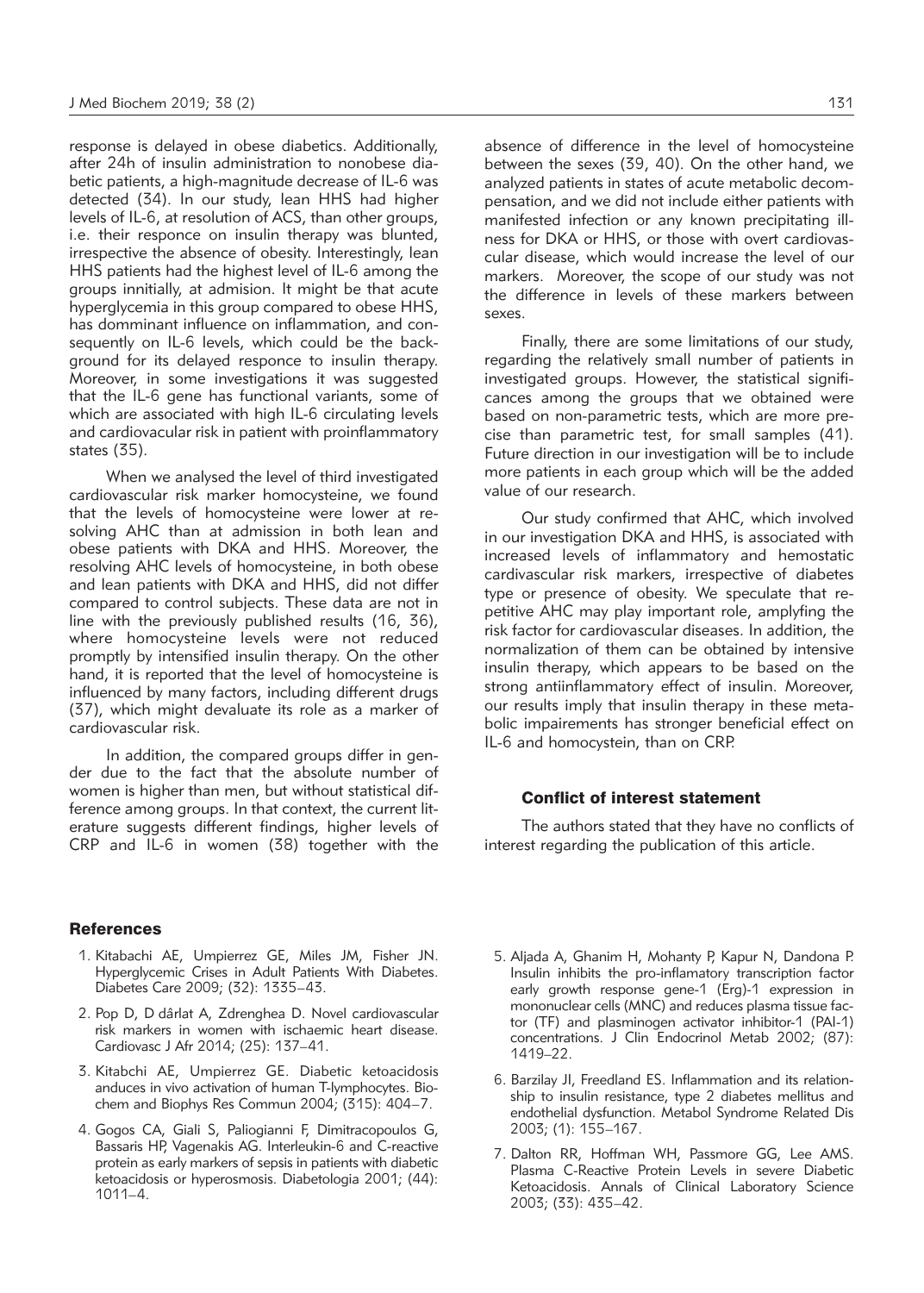- 8. Collinson P. Laboratory medicine is faced with the evolution of medical practice. J Med Biochem 2017; 36: 211– 5.
- 9. Hansen TK, Thiel S, Wouters PJ, Christisnsen JS, Van den Berghe G. Intensive insulin therapy exarts anti-inflamatory effects in critically ill patients and counteracts the adverse effect of low mannose-binding lectin level. J Clin Endocrinol Metab 2003; (88): 1082–8.
- 10. Meigs JB, Jacques PF, Selhub J, Singer DE, Nathan DM, et al. Fasting plasma homocysteine levels in the insulin resistance syndrome – the Framingham offspring study. Diabetes Care 2001; (24): 1403–10.
- 11. Huang T, Jing Jing R, Huang J, Li D. Association of homocysteine with type 2 diabetes: a meta-analysis implementing Mendelian randomization approach. BMC Genomics 2013; (14): 867.
- 12. Buysschaert M, Dramais AS, Wallemacq PE, Hermans MP. Hyperhomocysteinemia in type 2 diabetes: relationship to macroangiopathy, nephropathy, and insulin resistance. Diabetes Care 2000; (23): 1816–22.
- 13. Baldane S, Kendir CI, Kirac OC, Ipekci S, Tekin G, Unlu A, Kebapcilar L. Effects of glucose ingestion on serum fractalkine levels in healthy subjects and newly diagnosed type 2 diabetic patients J Med Biochem 2018; 37: 373– 8.
- 14. Folsom AR, Nieto FJ, Mc Govern PG, Tsai MY, Malinow MR, et al. Prospective study of coronary heart disease incidence in relation to fasting total homocysteine, related genetic polymorphisms, and B vitamins: the Atherosclerosis Risk in Communities (ARIC) study. Circulation 1998; (98): 204–10.
- 15. Mazza A, Bossone E, Mazza F, Distante A. Reduced serum homocysteine levels in type 2 diabetes. Nutr Metab Cardiovasc Dis 2005; (15):118–24.
- 16. Stentz FB, Guillermo EU, Cuervo R, Kitabachi AE. Proinflammatory cytokines, markers of casrdiovascular risks, oxidative stress, and lipid peroxidation in patients with hyperglicemic crises. Diabetes 2004; (53): 2079–86.
- 17. World Health Org. Obesity: preventing and managing the global epidemic Report of a WHO Consultation (WHO Technical Report Series 894), 2006.
- 18. World Health Organization. Definition and Diagnosis of Diabetes Mellitus and Intermediate Hyperglycemia: Report of a WHO/IDF Consultation. Geneva, 2006.
- 19. King DE, Marnous AG, Buchanan TA, Pearson WS. C-Reactive Protein and Glycemic Control in Adults With Diabetes. Diabetes Care 2003; (53): 1535–9.
- 20. Li J, Huang M, Shen X. The association of oxidative stress and pro-inflammatory cytokines in diabetic patients with hyperglycemic crisis. Journal of Diabetes and Its Complications 2014; (28): 662–6.
- 21. Dandona P, Chaudhuri A, Ghanim H, Mohanty P. Insulin as an anti-inflammatory and antiatherogenic modulator. Journal of the American College of Cardiology 2009; (53):14–20.
- 22. Rolla A. The pathophysiological basis for intensive insulin replacement. Int J Obes Relat Metab Disord 2004; (28):  $S\bar{3} - 7$ .
- 23. Shuto Y, Asail A, Nagao M, Sugihara H, Oikawa S. Repetitive Glucose Spikes Accelerate Atherosclerotic Lesion Formation in C57BL/6 Mice. PLoS One 2015; (10): e0136840.
- 24. Pradhan AD, Manson JE, Rifai N, Buring JE, Ridker PM. C-reactive protein, interleukin-6, and risk of developing type 2 diabetes mellitus. JAMA 2001, (286): 327–34.
- 25. Wu T, Dorn JP, Donahue RP, Sempos CT, Trevisan M. Associations of serum C-reactive protein with fasting insulin, glucose, and glycosylated hemoglobin. Am J Epidemiol 2002; (155): 65–71.
- 26. Ceriello A. Acute hyperglycaemia: a 'new' risk factor during myocardial infarction. European Heart Journal 2005; (26): 328–31.
- 27. Hoffman WH, Burek CL, Waller JL, Fisher LE, Khichi JM, Mellicke LB. Cytokine response to diabetic ketoacidosis and its treatment. Clinical Immunology 2003; (108): 175–81.
- 28. Stentz FB, Abbas E, Kitabachi AE. Hyperglycemiainduced activation of human T-lymphocytes with de novo emergence of insulin receptors and generation of reactive oxygen species. Biochemical and Biophysical Research Communications 2005; (335): 491–5.
- 29. Pickup JC, Chusney GD, Thomas SM, Burt D. Plasma interleukin-6, tumour necrosis factor and blood cytokine production in type 2 diabetes. Life Sciences 2000; (67): 291–300.
- 30. Hube F, Hauner H. The two tumor necrosis factor receptors mediate opposite effects on differentiation and glucose metabolism in human adipocytes in primary culture. Endocrinology 2000; (141): 2582–8.
- 31. Esposito K, Nappo F, Marfella R, Giugliano G, Giugliano F, Ciotola M, et al. Inflammatory cytokine concentrations are acutely increased by hyperglycemia in humans: role of oxidative stress. Circulation 2002; (106): 2067–72.
- 32. Kolb H, Mandrup-Poulsen T. An immune origin of type 2 diabetes? Diabetologia 2005; (48):1038–50.
- 33. Devaraj S, Venugopal SK, Singh U, Jialal I. Hyperglycemia Induces Monocytic Release of Interleukin-6 via Induction of Protein Kinase C- $\alpha$  and  $-\beta$ . Diabetes 2005; (54): 85–91.
- 34. Goyal R, Faizy AF, Siddiqui SS, Singhai M. Evaluation of TNF- and IL-6 Levels in Obese and Non-obese Diabetics: Pre- and Postinsulin Effects. N Am J Med Sci. 2012; (4): 180–4.
- 35. Liu Y, Berthier-Schaad Y, Fallin MD, Fink NE, Tracy RP, Klag MJ, Smith MW, Coresh J. IL-6 Haplotypes, Inflammation, and Risk for Cardiovascular Disease in a Multiethnic Dialysis Cohort. J Am Soc Nephrol 2006; 17: 863–70.
- 36. Fonseca V, Madeline S, Schmidt B, Fink L, Kern P, Henry R. Plasma homocysteine concentration are regulated by acute hyperinsulinemia in nondiabetic but not type 2 diabetic subjects. Metabolism 1998; (47): 686–9.
- 37. Desanza C, Keebler M, Mc Namara D, Fonseca V. Drugs affecting homocysteine metabolism interaction on cardiovascular. Drugs 2002; (62):605–16.